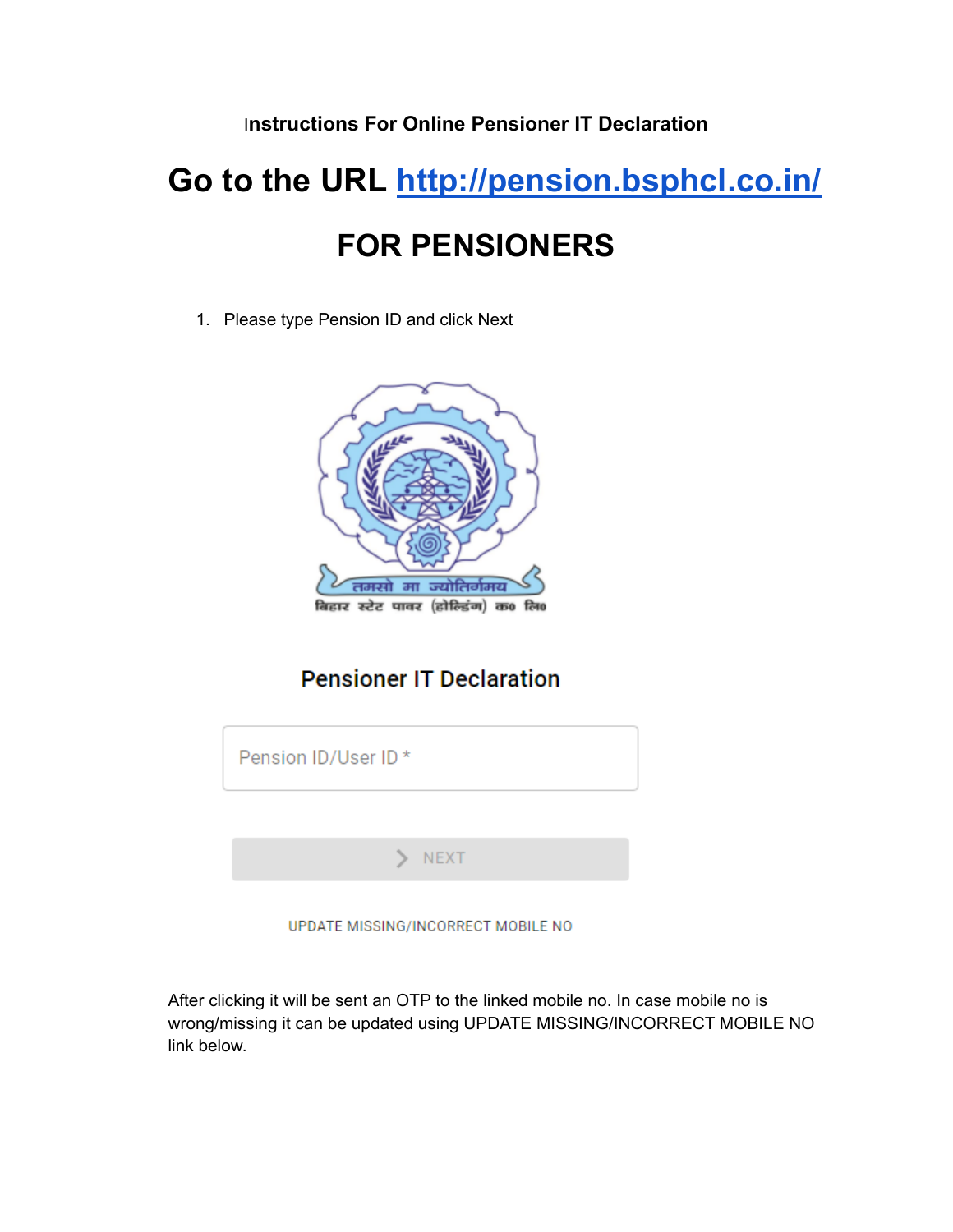Note: Family Pensioners are not required to login and submit declarations. In case they want to know the gross amount, same is available on <http://125.16.220.20:8077/GrossSal.aspx>

#### 1. After logging in below screen will be displayed:

| Pension ID<br>P31693            | Gross<br>696480                                                                                    | Income tax deducted<br>60000                                                                                                                                                                                                                                                                |  |
|---------------------------------|----------------------------------------------------------------------------------------------------|---------------------------------------------------------------------------------------------------------------------------------------------------------------------------------------------------------------------------------------------------------------------------------------------|--|
|                                 |                                                                                                    |                                                                                                                                                                                                                                                                                             |  |
| Linked employee ID              | Gross<br>$\Omega$                                                                                  | Income tax deducted<br>$\Omega$                                                                                                                                                                                                                                                             |  |
|                                 |                                                                                                    |                                                                                                                                                                                                                                                                                             |  |
| Linked contract employee ID     | Gross                                                                                              | Income tax deducted                                                                                                                                                                                                                                                                         |  |
|                                 | 517500                                                                                             | $\Omega$                                                                                                                                                                                                                                                                                    |  |
|                                 | Gross                                                                                              | Income tax deducted                                                                                                                                                                                                                                                                         |  |
| <b>Linked Family Pension ID</b> | 0                                                                                                  | 0                                                                                                                                                                                                                                                                                           |  |
| Profession Tax                  | Status of declaration                                                                              | Status of supporting document                                                                                                                                                                                                                                                               |  |
| 2000                            | Awaiting                                                                                           | Awaiting                                                                                                                                                                                                                                                                                    |  |
| Balance Tax to be deducted      | accepted in pdf format. If you have multiple documents please scan and merge as a single pdf file. | Please download the custom declaration file from the button below. After filling the required information re-upload it and also the supporting<br>documents. Tampering with either Gross, Tax deducted or any parts of the sheet is not allowed. Only a single supporting document shall be |  |
|                                 | <b>C</b> DOWNLOAD DECLARATION TEMPLATE                                                             |                                                                                                                                                                                                                                                                                             |  |
|                                 | O UPLOAD IT DECLARATION                                                                            |                                                                                                                                                                                                                                                                                             |  |

- 2. Pensioners are required to download the Declaration Template after clicking the Download Declaration Template button.
- 3. After downloading the template Pensioner is required to fill the investment values in the designated cell and save the file.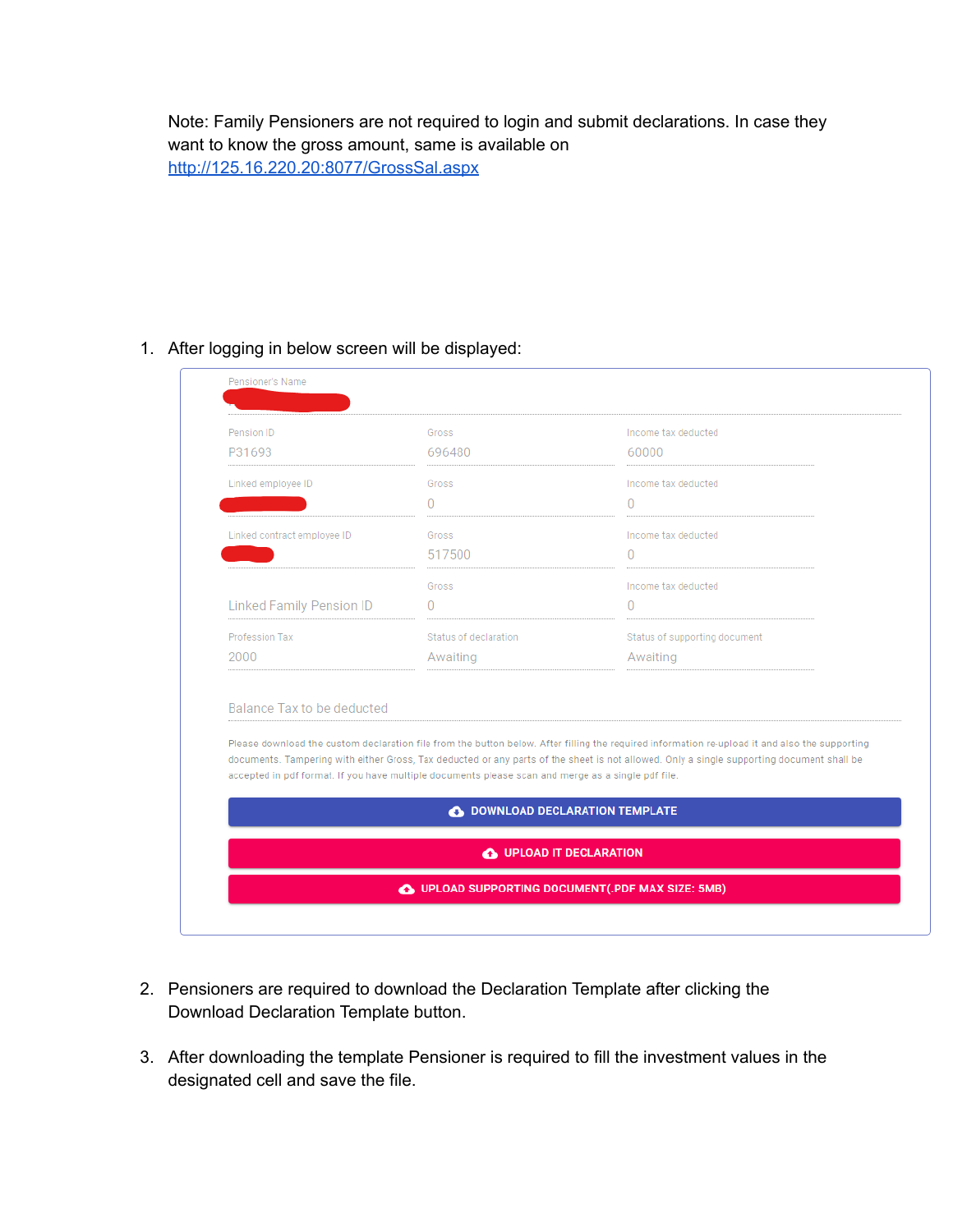**Note: In case Age is displayed as 122 please read the READ ME in the nearby cell in excel file and do as suggested.**

#### **Note: In case Taxable Pension is empty please read the READ ME in the nearby cell in excel file and do as suggested.**

Balance tax value shall be available in the Cell G91 which is the amount liable to be deducted from Feb 2022 pension.

- 4. After saving the file please Upload the file using the UPLOAD IT DECLARATION button. Note: Trying to change the already filled GROSS, Tax deducted etc. value shall lead to rejection of upload.
- 5. If you have any applicable tax saving investments, it is required to submit the scanned copy of investments as a single pdf file of max size 5 MB. using the UPLOAD SUPPORTING DOCUMENT button.

#### **Note: Re-uploading either Supporting Document or Declaration file shall replace the previously uploaded file. It is strongly advised to upload a single file each for declaration and Supporting Document only.**

6. Once the Declaration and Supporting Document has been uploaded their status will reflect as Verification Pending. The uploaded declaration is subject to verification and acceptance by account personnels of BSPHCL and its subsidiary companies. After acceptance. The status will change to Accepted.

**For reporting any issues/help please send an email to rahulsbpdcl@gmail.com**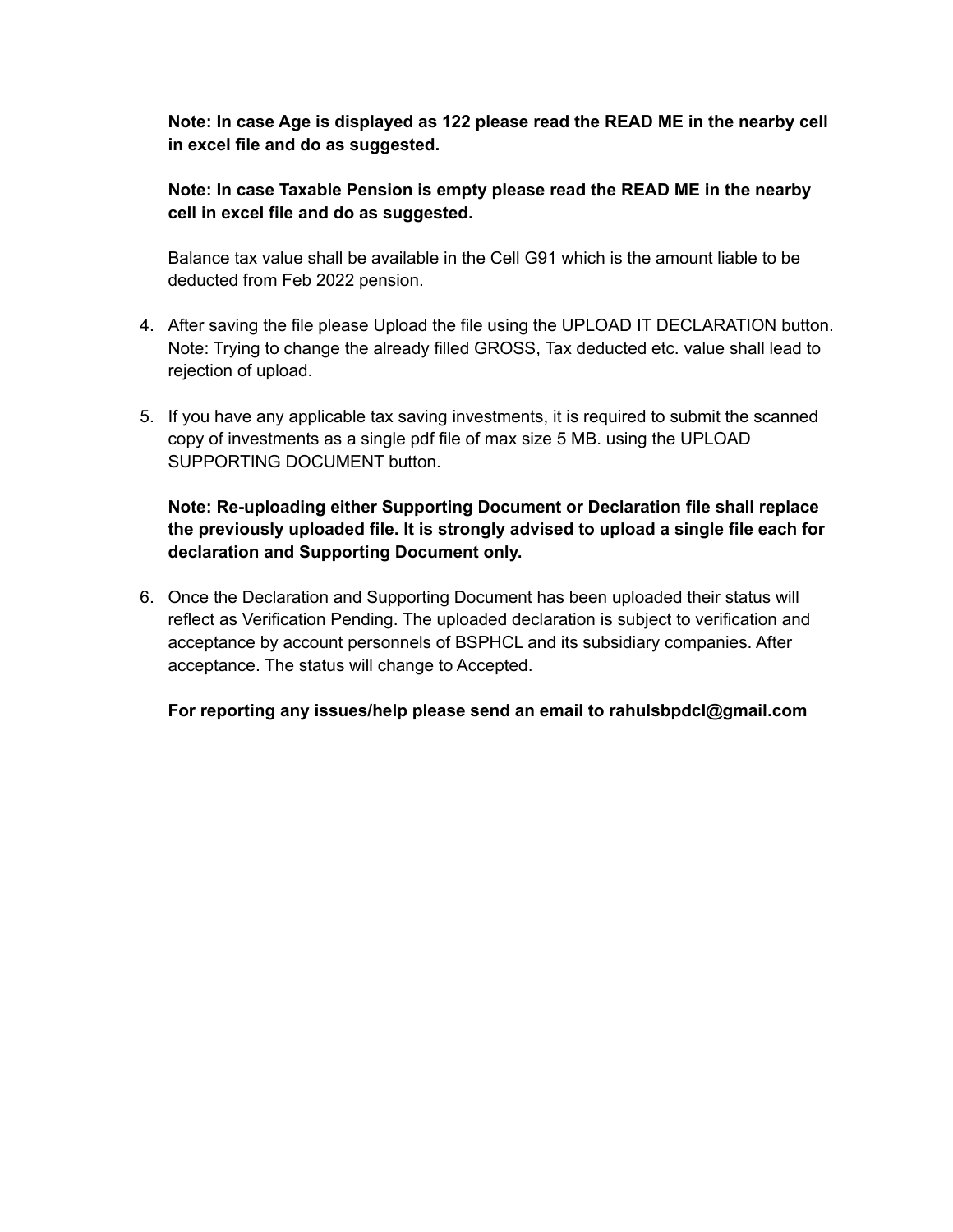

1. Please type DDO ID and click Next



## **Pensioner IT Declaration**

| Pension ID/User ID *               |
|------------------------------------|
|                                    |
| <b>NEXT</b>                        |
| UPDATE MISSING/INCORRECT MOBILE NO |

After clicking it will be sent an OTP to the linked mobile no.in the salary module (pay.bsphcl.org)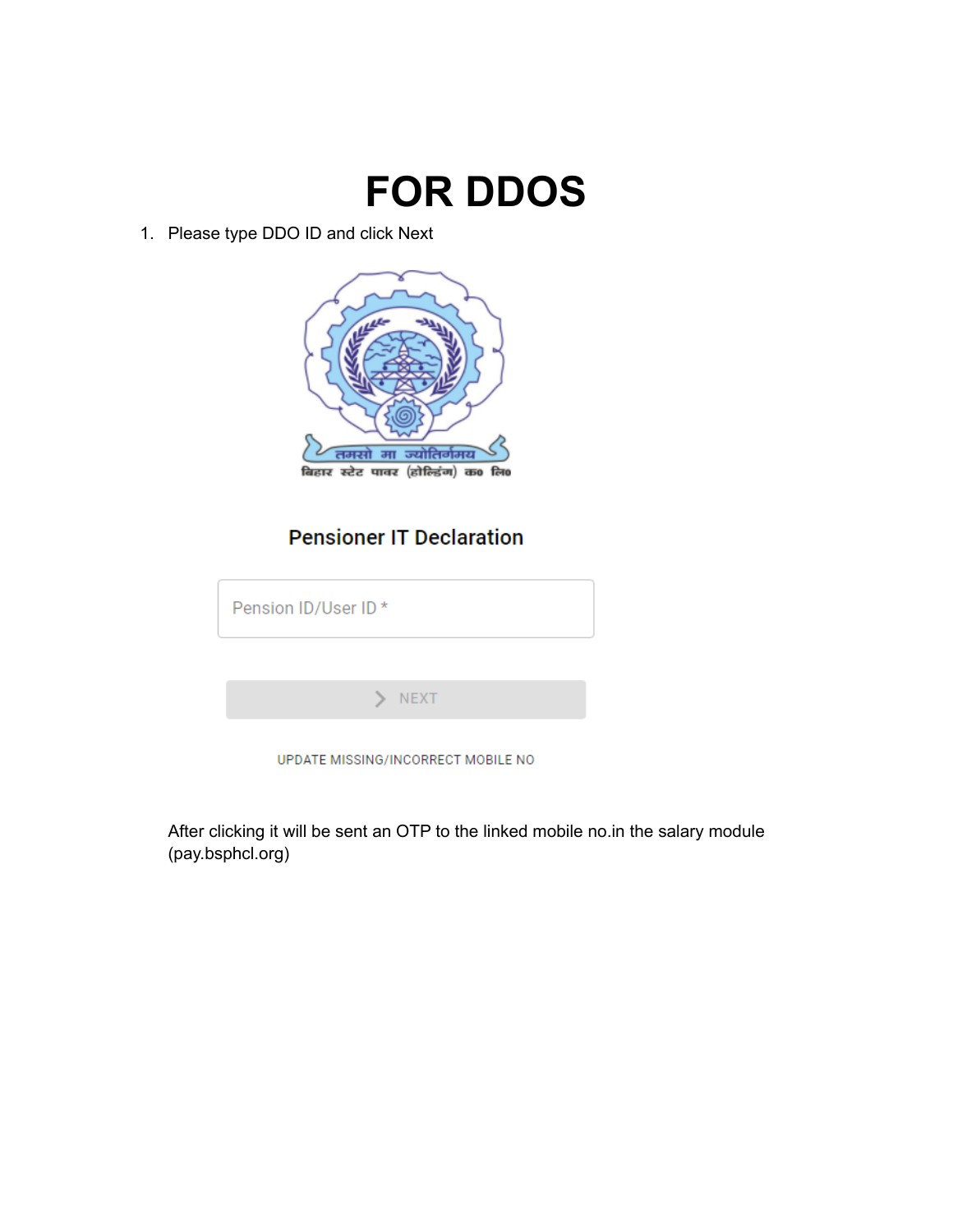| Pension ID*                         |                                                 |                                                  |                                                                     |                                     |                                                  |                                                          |                                       |                                             |  |  |
|-------------------------------------|-------------------------------------------------|--------------------------------------------------|---------------------------------------------------------------------|-------------------------------------|--------------------------------------------------|----------------------------------------------------------|---------------------------------------|---------------------------------------------|--|--|
| <b>Q SEARCH A PENSION ID</b>        |                                                 |                                                  |                                                                     |                                     |                                                  |                                                          |                                       |                                             |  |  |
|                                     |                                                 |                                                  |                                                                     |                                     |                                                  |                                                          |                                       |                                             |  |  |
|                                     | <b>Pensioner Name:</b>                          |                                                  |                                                                     |                                     |                                                  |                                                          |                                       |                                             |  |  |
| Pensioner ID:                       |                                                 |                                                  |                                                                     |                                     |                                                  |                                                          |                                       |                                             |  |  |
| Contact:                            |                                                 |                                                  |                                                                     |                                     |                                                  |                                                          |                                       |                                             |  |  |
|                                     | Linked Employee ID(If Any):                     |                                                  |                                                                     |                                     |                                                  |                                                          |                                       |                                             |  |  |
|                                     | Linked Contract Employee ID(If Any):            |                                                  |                                                                     |                                     |                                                  |                                                          |                                       |                                             |  |  |
|                                     | Linked Family Pension ID(If Any):               |                                                  |                                                                     |                                     |                                                  |                                                          |                                       |                                             |  |  |
|                                     | Gross(From Pension): 361444                     |                                                  |                                                                     |                                     |                                                  |                                                          |                                       |                                             |  |  |
| Tax(From Pension): 0                |                                                 |                                                  |                                                                     |                                     |                                                  |                                                          |                                       |                                             |  |  |
|                                     | Gross(From Employee ID): 0                      |                                                  |                                                                     |                                     |                                                  |                                                          |                                       |                                             |  |  |
| Tax(From Employee ID): 0            |                                                 |                                                  |                                                                     |                                     |                                                  |                                                          |                                       |                                             |  |  |
|                                     | Gross(From Contract Employee ID): 0             |                                                  |                                                                     |                                     |                                                  |                                                          |                                       |                                             |  |  |
|                                     | Tax(From Contract Employee ID): 0               |                                                  |                                                                     |                                     |                                                  |                                                          |                                       |                                             |  |  |
|                                     | Gross(From Family Pension ID): 0                |                                                  |                                                                     |                                     |                                                  |                                                          |                                       |                                             |  |  |
|                                     | Tax(From Family Pension ID): 0                  |                                                  |                                                                     |                                     |                                                  |                                                          |                                       |                                             |  |  |
|                                     | IT Declaration Status: Awaiting                 |                                                  |                                                                     |                                     |                                                  |                                                          |                                       |                                             |  |  |
|                                     | <b>Supporting Doc Status: Awaiting</b>          |                                                  |                                                                     |                                     |                                                  |                                                          |                                       |                                             |  |  |
|                                     |                                                 |                                                  | Was Life Certificate for 2021 submitted in April 2021 or after?: No |                                     |                                                  |                                                          |                                       |                                             |  |  |
|                                     | Balance Tax to deduct from Feb Pension          |                                                  |                                                                     |                                     |                                                  |                                                          |                                       |                                             |  |  |
| <b>ACCEPT</b><br><b>DECLARATION</b> | ASK TO<br><b>RESUBMIT</b><br><b>DECLARATION</b> | <b>ACCEPT</b><br><b>SUPPORTING</b><br><b>DOC</b> | <b>ASK TO RESUBMIT</b><br><b>SUPPORTING DOC</b>                     | <b>UPLOAD</b><br><b>DECLARATION</b> | <b>UPLOAD</b><br><b>SUPPORTING</b><br><b>DOC</b> | <b>DOWNLOAD</b><br><b>DECLARATION</b><br><b>TEMPLATE</b> | <b>DOWNLOAD</b><br><b>DECLARATION</b> | DOWNLOAD<br><b>SUPPORTING</b><br><b>DOC</b> |  |  |

2. After logging in you will be presented with the above screen. Please type a pension ID to search:

Note: Family Pensioners are not required to submit declarations. In case you want to know the gross amount, same is available on <http://125.16.220.20:8077/GrossSal.aspx>

3. If a pensioner or someone else has already submitted the declaration or/and Supporting Document for the pensioner **Download Declaration/Download Supporting Doc** Button shall be enabled otherwise it shall be disabled and can not be clicked. In this case IT Declaration Status shall show as Awaiting.

Below is the description of different status displayed for **IT Declaration** and **Supporting DOC Status**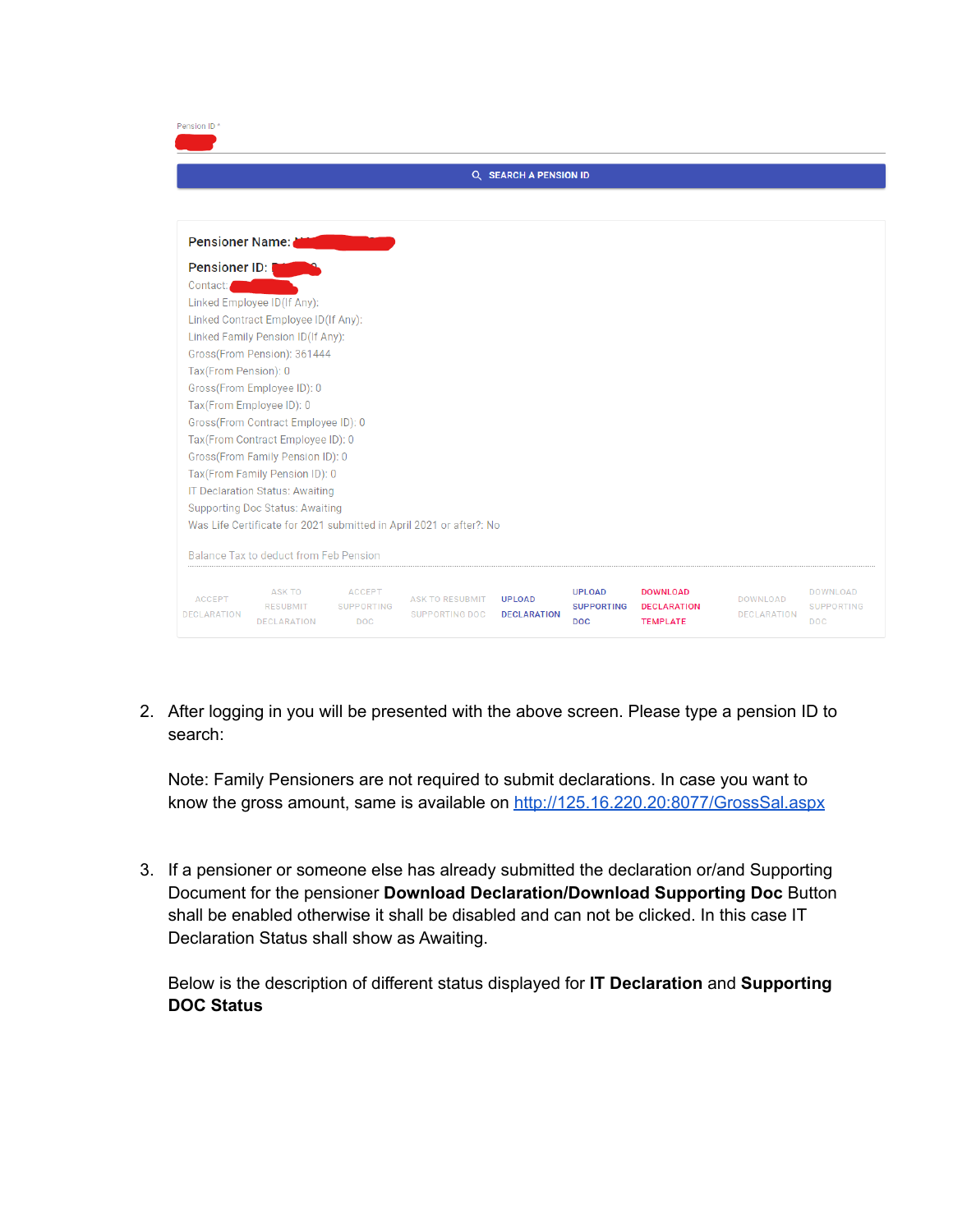**Status Meaning** Awaiting Not uploaded yet. Verification Pending Uploaded but yet to be verified by account personnels Accepted Verified and accepted by an account personnel.

## **Case 1: IT Declaration Status is displayed as Awaiting**

In this it is likely that the pensioner has submitted you the declaration in hard copy.

Please download the declaration template using the Download Declaration Template button.

Please go through the filled data in the file. Some data like Pension ID, Name, Gross etc shall already be there. You need not modify it.

**Note: In case Age is displayed as 122 please read the READ ME in the nearby cell in excel file and do as suggested.**

**Note: In case Taxable Pension is empty please read the READ ME in the nearby cell in excel file and do as suggested.**

In case there is any tax saving related investment data Please collect the hard copy, verify it and keep it as a record. You need not to upload it.

After verifying the data please save the excel file and upload it using Upload IT Declaration button. After uploading the status will change as **Verification Pending.**

In the Balance Tax deducted field please input the value of balance tax in the cell G91 of the sheet and click on Accept declaration. After that Declaration shall be marked as accepted.